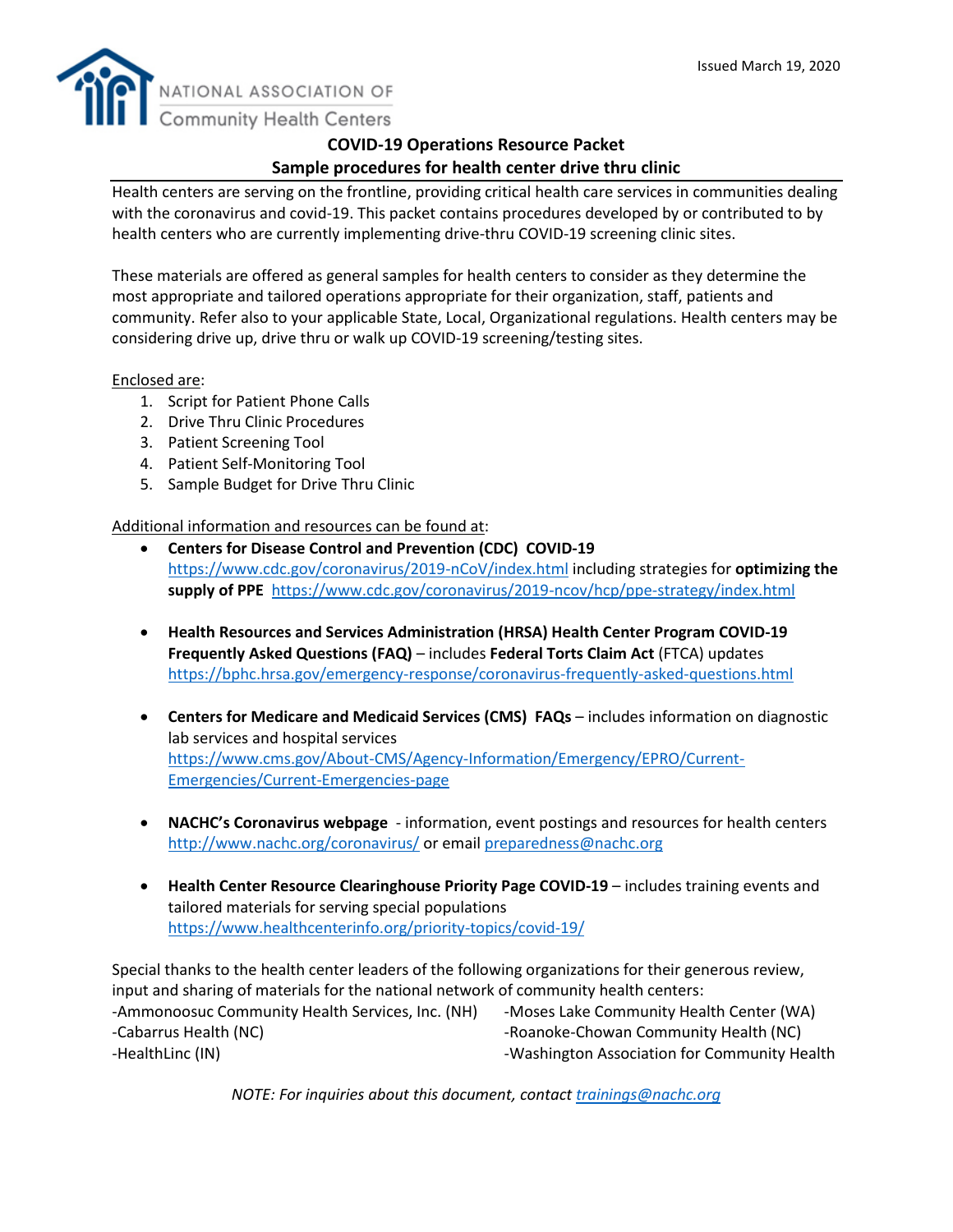#### **SCRIPT FOR ALL PATIENT PHONE CALLS**

Every staff member in the organization that has contact with a patient (either by phone or in person) will share the following information with patients. This pertains to all departments including non-patient care departments.

*"There is a lot of information about the Coronavirus going around, we want to help you understand how*  to keep yourself healthy. We are here for you, if you develop fever and a cough, **please call us before** *coming into the clinic. Wash your hands often with warm water and soap or use hand sanitizer with 60% alcohol or more. Cover your mouth and nose with tissue or your elbow when you cough and sneeze. Avoid contact with people who are sick. Please call if you have any questions."*

#### **SCRIPTING FOR RESCHEDULING ADULT WELLNESS EXAMS FOR PATIENTS 60+ YEARS OF AGE**

*"You have an appointment on (Date and Time) with (Provider). In light of the recent concern of coronavirus situation in our state, we are taking the extra precaution of giving our patients the option to reschedule their routine wellness visit. Are you interested in rescheduling your wellness visit?"*

# **Other Script Considerations**

- If your health center offers Telehealth/Virtual/Remote Monitoring, consider how these options can be inserted into your script to provide alternatives for your patients and staff.
- It is important to use distinct physical signage at the clinic site that can be clearly communicated verbally over the phone prior to patient arrival e.g., "The drive-thru clinic parking spaces are well designated with Yellow Signs".
- In closing the above scripts, consider adding two questions that enhance the patients sense of having been listened to:
- *1. Did you receive what you needed today?*
- *2. Is there anything else I may help you with?*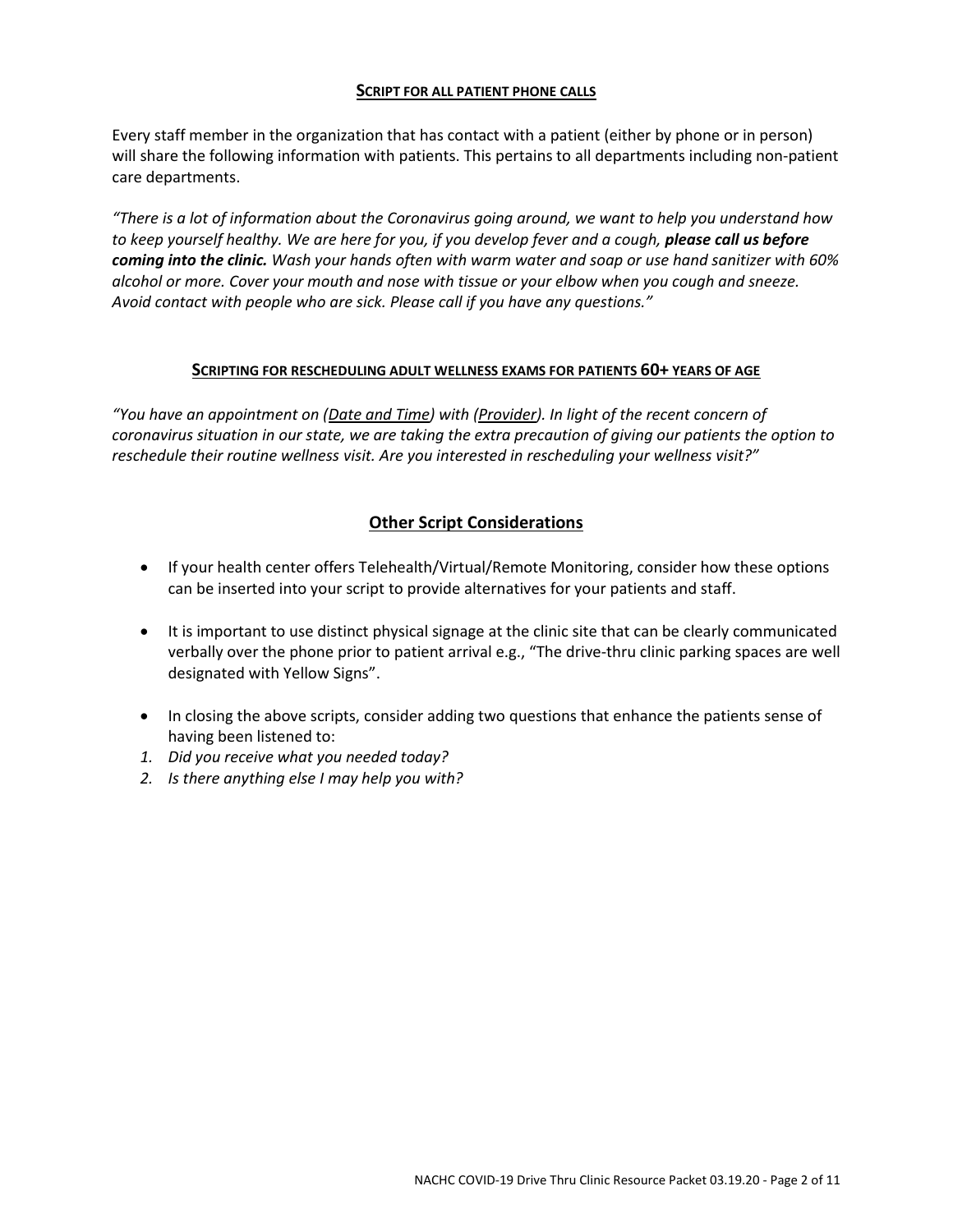**NOTE:** Consider how best to document Procedures for your staff, i.e.:

- Color coding the Procedure Steps (**Green** = Yes; **Yellow** = Decision Point; **Red** = No or Critical Action)
- Convert procedures into a process flow/visual map (i.e.: Visio software)

# **Drive Thru Clinic Procedures**

#### **Patients with Respiratory Symptoms Interim Screening Process**

Contact (*insert appropriate staff role or department here*) at xxx-xxxx any time you have a question or concern regarding this process.

- 1. Every patient presenting to the clinic for an appointment will be screened utilizing COVID\_CCR (Customer Care Representative) Screening tool.
	- a. If medical patient says **Yes** to any of the questions, Customer Care Representative (CCR) directs the patient to drive up in their vehicle to our **Drive-Up Patient Care Area** and asks to stay in the car until approached by medical assistant.
	- b. If **dental** patient says **Yes** to any of the questions, Dental CCR will reschedule appointment as directed by Dental Chief Medical Officer.
- 2. When the patient calls in to schedule an appointment to see a provider the CCR asks 3 questions. Script: "In order to ensure you receive the best treatment, I need to ask you three questions and your responses are very important so you receive the correct care."
	- a. Do you have a cough?
	- b. Do you have a fever?
	- c. Have you been exposed to Coronavirus?
- 3. If they answer yes to question a, then the CCR transfers the patient with the nurse for further triage
- 4. If they answer yes to question b, then the CCR transfers the patient with the nurse for further triage
- 5. If they answer Yes to all 3 questions, then the CCR transfers the patient with the nurse for further triage
- 6. If they answer Yes to question a. and b. but No to question c., Ask patient 5 W's (who, what, when, where, why) and what do they think on how severe their symptoms are. If patient has mild to moderate severity level of symptoms, ask patient to stay home and provide self-care. If symptoms are higher that moderate or patient really wants to be seen, direct the patient to drive up in their vehicle to the **Drive-Up Patient Care Area** 15 minutes before their appointment time.

#### *NOTE: Insert a graphic of car/patient flow and/or Site-specific instructions, for example:*

- a. In Site X, instruct drivers to the NE corner of the parking lot marked by orange cones
- b. In Site Y, instruct drivers to the Employee Parking area close to the back door.
- c. A designated MA will attend to them upon arrival; the designated MA will be monitoring the parking lot by camera.

**NOTE: Use distinct signage** that may be clearly communicated verbally over the phone prior to patient arrival e.g., "The parking spaces are well designated with Yellow Signs".

**When patient walks in and is requesting to see provider with any of the respiratory symptoms, initiate Yellow card process and have patient wait in the car. Once appointment is scheduled for them, they can be directed to the Drive-Up Patient Care area 15 minutes prior to their appointment.** 

• **NOTE: Consider posting the three questions** (see #2 above) on the facility door with a red STOP SIGN asking the three questions. If yes to any, instruct patient to please return to car, to call/text specific number. Indicate that a staff person will be shortly in touch to speak with patient further.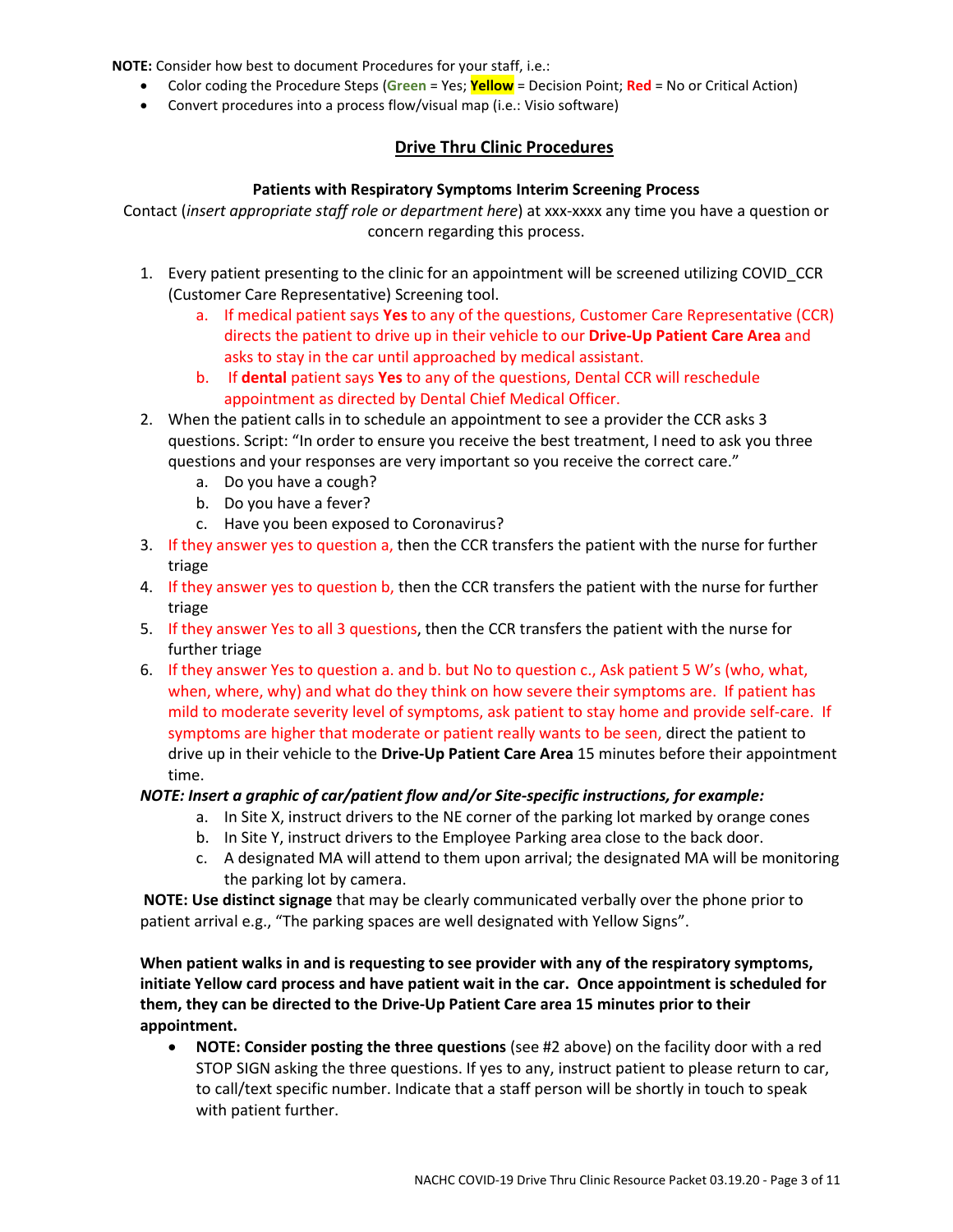**If walk-in patient with respiratory symptoms does not have transportation to wait in, connect patient with designated MA so patient can be brought back to the room immediately.** 

- **NOTE: Consider having patient place on mask and gloves** (vinyl gloves may be sufficient to minimize contact contamination).
- **NOTE: If your Center uses Scribes**, consider having scribe on an internal phone so the scribe is not in the room with the provider and patient.

### **When the patient arrives in the Drive-Up Patient Care Area**:

- 7. The designated MA utilizes Instant Messaging system with designated CCR notifying them of the patient arrival
- 8. The designated CCR arrives and checks-in the patient in the Patient Management System (PMS)

or Electronic Medical Record (EMR) and prints consent to treat form, etc. as needed, to the printer that is closes to the designated MA.

- 9. The designated MA does the following:
	- a. Puts on an N-95 mask and gloves
	- b. Takes a surgical mask and gloves for the patient
	- c. Goes out to the patient's car and while the patient remains in the car the MA follows the regular rooming routine.
	- d. Remove everything from the room except that which is critical to have available.
- **NOTE: Utilizing an Instant Messaging** service (i.e.: Jabber) helps staff to stay connected outside and inside the facility, as well as between Customer Care Reps and the Medical Team
- **NOTE: Security cameras** provide additional monitoring surveillance of outside activity

## **If the patient has a cough and a fever**:

- 10. An MA wearing a N-95 mask, gloves, and face shield/goggles will perform an influenza swab as ordered by the provider. If the patient is actively coughing, wear a gown.
- 11. The designated MA notifies the designated provider of the findings and the provider proceeds with all necessary recommendations. These recommendations include
	- a. Preferred Choice An outside limited physical exam
	- b. Inside physical exam
	- c. Home instructions
- 12. The designated MA will disinfect all testing equipment and supplies with Vindicator Plus disinfectant after every patient use
- **NOTE: Consider utilizing a dedicated sick room** and all equipment will stay in that designated room for the duration of this pandemic, including stethoscope, etc.. Do not transfer equipment from sick to well rooms.
- **NOTE:** Consider covering the air return from the sick room and vent the room out a window (using a fan) to minimize air transfer and building a **quasi-negative pressure room**.

# **If patient has met Person Under Investigation (PUI)\* criteria**:

- 13. Nurse notifies designated MA of scheduled patient
- 14. Designated MA attends to the patient upon arrival. Designated MA will be monitoring the parking lot through the camera.
- 15. Designated MA jabbers designated CCR notifying them of the patient arrival
- 16. The designated CCR arrives and checks-in the patient in Centricity
- 17. The designated MA does the following:
	- a. Puts on N-95 mask, face shield/goggles, gloves, and gown
	- b. Takes a surgical mask for the patient,
	- c. Goes out to the patient's car and while the patient remains in the car the MA follows the regular rooming routine.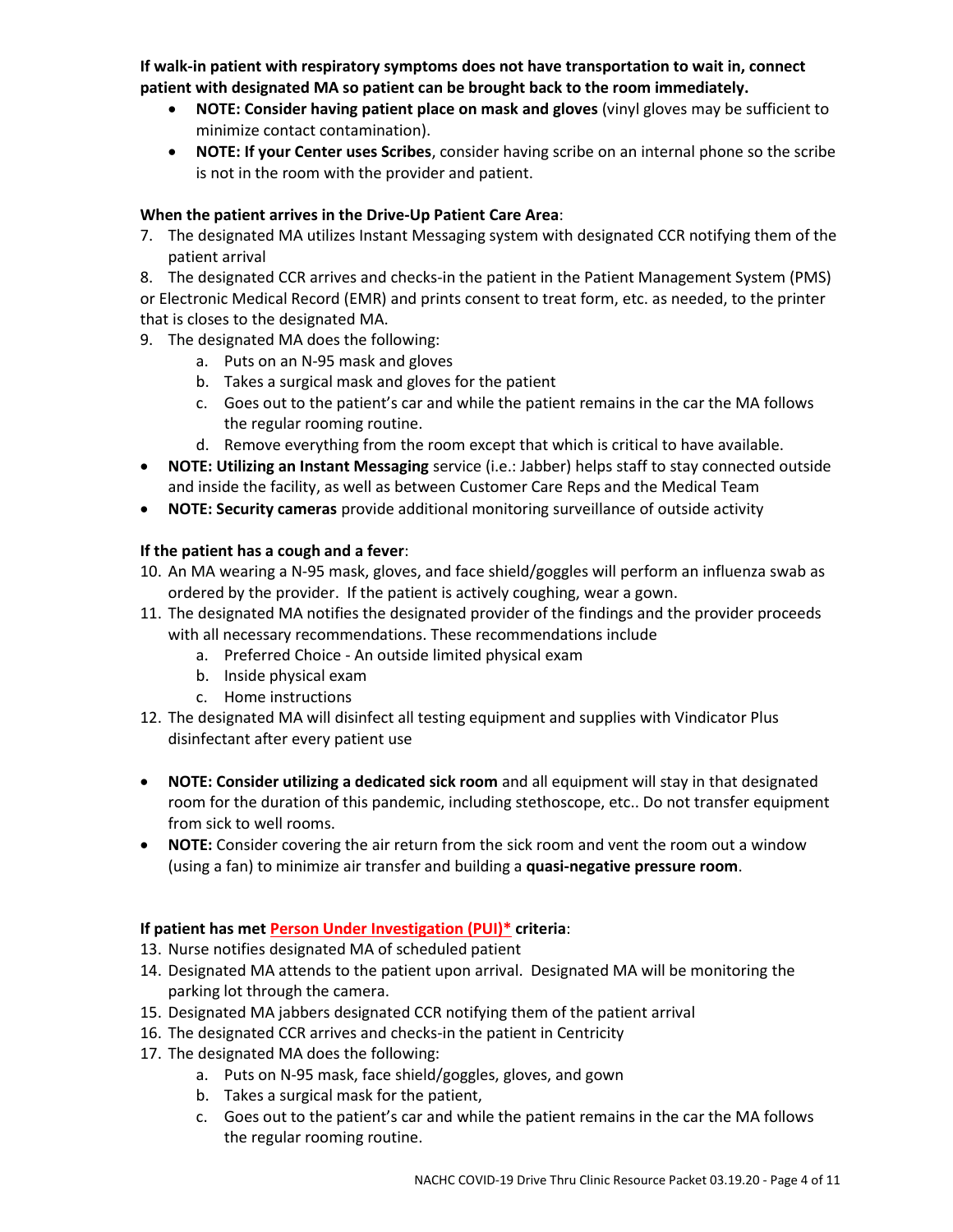18. Under direction supervision of *insert assigned Name/Dept/Contact Info* the Designated MA obtains all necessary swabs per CDC guidelines and Health Department (if applicable) approval

## **If patient needs to be brought into an SDC exam room for further assessments and testing:**

- 19. The designated MA will bring patient into the room and place an isolation sign on the door
- 20. The designated MA will notify provider of patient arrival
- 21. Provider will evaluate patient in the room while wearing a N-95 mask
- 22. When the patient leaves the room, the MA disinfects room with Vindicator Plus disinfectant including all testing equipment and supplies.
- 23. Doff PPE in appropriate sequence
	- **NOTE: Short videos on proper donning and doffing of gear** available on YouTube, search "Donning and doffing instructions: PPE for novel pathogens" [www.youtube.com](http://www.youtube.com/)
- 24. If the patient has been tested for Coronavirus, then the room needs to be terminally cleaned and locked down for at least 1 hour before the next use.

## **If patient needs to have an x-ray:**

**NOTE: If your health center does not have diagnostic services**, utilize your referral arrangements (i.e.: hospital, etc.). Ensure advance communication and coordination with your diagnostic services partner as soon as possible.

- 25. The designated MA notifies x-ray technologist that an x-ray order was prepared and places the patient on the schedule. Appointment note should include location of the patient (Exp. Rm #) and future disposition (back to the room or home).
- 26. The MA will escort the patient to x-ray once the x-ray room is available. If the x-ray tech is available, they can pick up patient as well
- 27. X-ray tech wears appropriate PPE (i.e. N-95 mask, gloves) while attending to the patient
- 28. Once the x-ray is completed, the x-ray tech will escort the patient back to the room that is designated for this patient. If the patient can be sent home the MA will provide the tech with this information.
- 29. X-ray tech disinfects the x-ray room with wipes.
	- **NOTE:** Consider stratifying the day for well and sick patients (i.e.: well in morning, sick in the afternoon) as an additional precaution.

# **If patient needs to pick up prescription from our pharmacy**

- 30. Provider places an order for the prescription
- 31. The designated MA contacts the pharmacy (Site X Ext. **xxx**; Site Y Ext. **xxx**) and notifies them of the prescription for the patient in isolation and provides them with the information on where to locate the patient (Rm #, or car license plate #, car color, model)
- 32. Pharmacy staff prepares the prescription and puts charge of the co-pay to the Medical account
- 33. Pharmacy staff delivers medication to the patient wearing appropriate PPE (i.e. N-95 mask, gloves)
- 34. The designated MA will assist pharmacy staff with interpretation as needed

All staff must change gloves and perform hand hygiene in between patient care and disinfecting work area and equipment.

\***PUI** is the person who meets specific screening criteria and approved for testing by CGHD.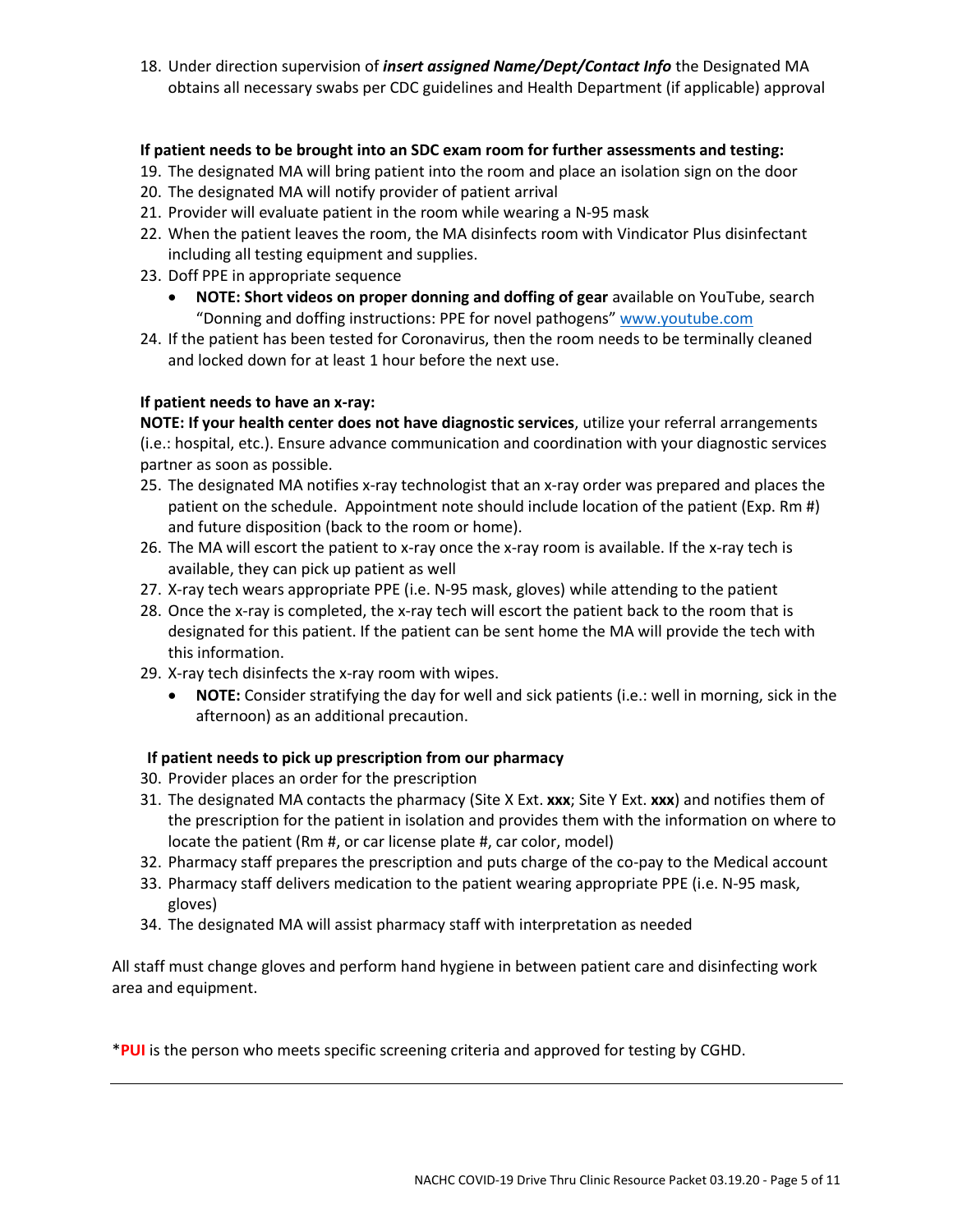Photo - Drive Thru Check-In Station (Moses Lake, WA)



Photo - Provider Visit in Drive Thru Clinic (Moses Lake, WA)



**NOTE:** (Above Photo) If supplies exist, a face shield and gown is preferred in addition to the N-95 mask.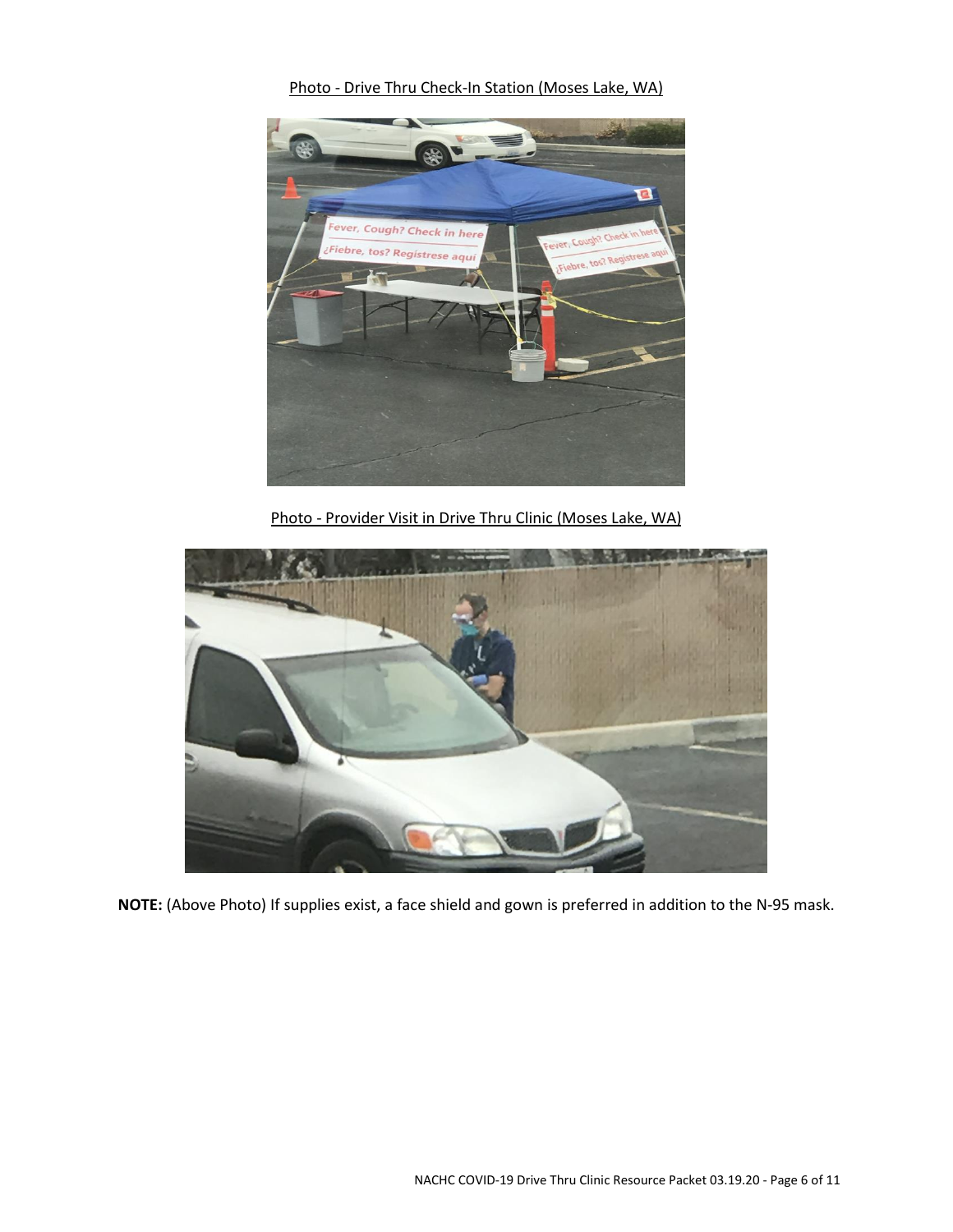# **Patient Screening Tool**

*\*Check CDC Screening Guidelines regularly as they are updated based on emerging COVID-19 information.* <https://www.cdc.gov/coronavirus/2019-nCoV/index.html>

- ➢ *Revise tool accordingly*
- ➢ *Clarify process for integrating the data below into the EMR or EHR System*

## **COVID-19 Phone Screening Toolkit**

3.3.2020

| <b>Patient Name</b>        |  |
|----------------------------|--|
| Date of Birth              |  |
| <b>Contact Information</b> |  |

| <b>QUESTION</b>                                                                                                    | <b>YES (Please check)</b> | NO (Please check) |
|--------------------------------------------------------------------------------------------------------------------|---------------------------|-------------------|
| Do you have a fever?                                                                                               |                           |                   |
| Do you have a cough?                                                                                               |                           |                   |
| Have you been exposed to<br>anyone who has been<br>diagnosed with a laboratory-<br>confirmed case of COVID-<br>19? |                           |                   |
| *Have you traveled<br>internationally at any point<br>within the last 14 days?                                     |                           |                   |
| Are you currently<br>experiencing difficulty<br>breathing?                                                         |                           |                   |

If the patient presents with **fever, cough, and Coronavirus exposure** connect patient with the nurse for triage.

If patient presents with **cough, fever, and NO coronavirus exposure** patient should be directed to the patient drive up screening area.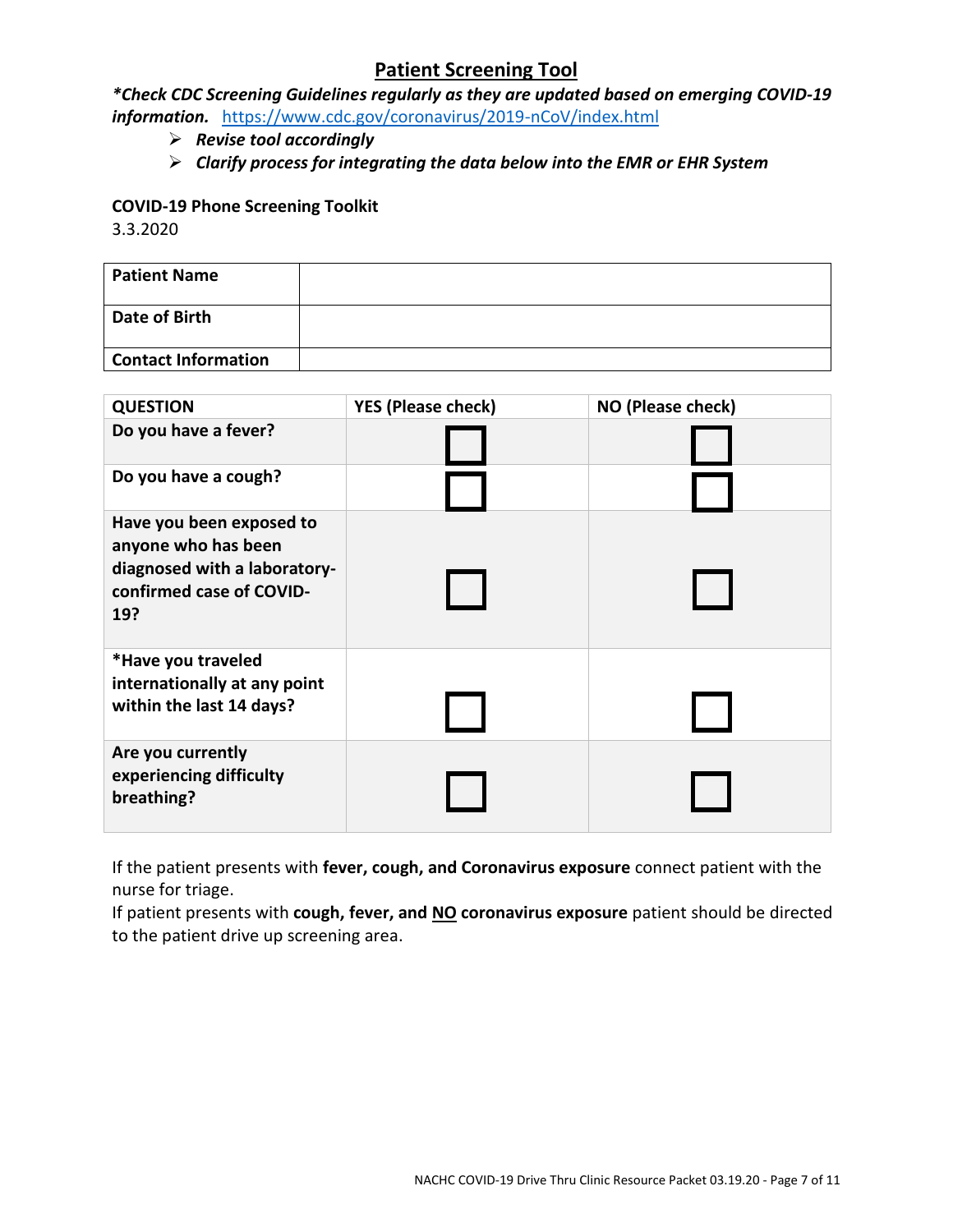### **Patient Self-Monitoring Tool**

*Check CDC Self-Monitoring Guidelines regularly as they are updated based on emerging COVID-19 information. Revise tool accordingly*

### **Fever and symptom monitoring form (2019-nCoV)**

| Name:                                       | Age (years):                                     |
|---------------------------------------------|--------------------------------------------------|
| Street Address:                             | City, State:                                     |
| Case ID Number (from contact listing form): | Contact Number (from contact listing form)       |
| Where did contact occur:                    | Date of last contact with the case (mm/dd/yyyy): |

Take your temperature twice a day, in the morning and in the evening, and write it down. Mark if you have any of the symptoms: circle 'Y' for Yes and 'N' for No. **Don't leave any spaces blank**. If you have a fever or any symptom, immediately call the Grant County Health District at 509-766-7960 or after hours at 509-398- 2083.

| Day # (from last contact)                      |   |              |    |              |    |              |   |                |              |              |   |              |   |              |   |              |   |              |   |              |   |              |   |              |   |              |   |              |
|------------------------------------------------|---|--------------|----|--------------|----|--------------|---|----------------|--------------|--------------|---|--------------|---|--------------|---|--------------|---|--------------|---|--------------|---|--------------|---|--------------|---|--------------|---|--------------|
| Date                                           |   |              |    |              |    |              |   |                |              |              |   |              |   |              |   |              |   |              |   |              |   |              |   |              |   |              |   |              |
| AM or PM                                       |   | AM           |    | PM           |    | AM           |   | PM             |              | AM           |   | <b>PM</b>    |   | AM           |   | PM           |   | AM           |   | PM           |   | AM           |   | PM           |   | AM           |   | PM           |
| Temperature                                    | Y | N            | Y  | N            | Y  | N            | Y | $\mathsf{N}$   | $\mathsf{v}$ | N            | Y | ${\sf N}$    | Y | N            | Y | N            | Y | N            | Y | ${\sf N}$    | Y | $\mathsf{N}$ | Y | N            | Υ | $\mathsf{N}$ | Y | $\mathsf{N}$ |
| Felt feverish                                  | Y | $\mathsf{N}$ | Y. | N            | Y  | $\mathsf{N}$ | Y | $\mathsf{N}$   | Υ            | $\mathsf{N}$ | Y | N            | Y | $\mathsf{N}$ | Y | N            | Y | $\mathsf{N}$ | Y | N            | Y | $\mathsf{N}$ | Y | $\mathsf{N}$ | Y | $\mathsf{N}$ | Y | $\mathsf{N}$ |
| Cough                                          | Υ | N            | Y  | N            | Y  | N            | Y | N              | Y            | N            | Υ | $\mathsf{N}$ | Y | N            | Y | N            | Y | N            | Y | ${\sf N}$    | Y | N            | Y | N            | Υ | $\mathsf{N}$ | Y | $\mathsf{N}$ |
| Sore Throat                                    | Y | N            | Y  | N            | Y  | $\mathsf{N}$ | Y | N              | Y            | N            | Y | N            | Y | N            | Y | N            | Y | N            | Y | ${\sf N}$    | Y | N            | Y | N            | Υ | $\mathsf{N}$ | Y | $\mathsf{N}$ |
| Difficulty<br>breathing/shortness of<br>breath | Y | N            | Y  | N            | Υ  | N            | Υ | $\mathsf{N}$   | Y            | $\mathsf{N}$ | Υ | ${\sf N}$    | Y | N            | Y | N            | Y | N            | Y | $\mathsf{N}$ | Y | N            | Y | $\mathsf{N}$ | Υ | $\mathsf{N}$ | Y | $\mathsf{N}$ |
| Muscle aches/headache                          | Υ | N            | Y. | N            | Y  | $\mathsf{N}$ | Y | $\overline{N}$ | Y            | N            | Υ | ${\sf N}$    | Y | N            | Y | N            | Y | N            | Y | ${\sf N}$    | Υ | $\mathsf{N}$ | Y | $\mathsf{N}$ | Y | $\mathsf{N}$ | Y | $\mathsf{N}$ |
| Abdominal discomfort                           | Y | N            | Y  | $\mathsf{N}$ | Y  | $\mathsf{N}$ | Y | $\mathsf{N}$   | Y            | ${\sf N}$    | Y | ${\sf N}$    | Y | N            | Y | $\mathsf{N}$ | Y | $\mathsf{N}$ | Y | ${\sf N}$    | Υ | N            | Y | $\mathsf{N}$ | Y | $\mathsf{N}$ | Y | $\mathsf{N}$ |
| Vomiting                                       | Y | N            | Y  | N            | Y. | $\mathsf{N}$ | Y | N              | Y            | N            | Y | ${\sf N}$    | Y | $\mathsf{N}$ | Y | N            | Y | $\mathsf{N}$ | Y | ${\sf N}$    | Y | $\mathsf{N}$ | Y | $\mathsf{N}$ | Y | $\mathsf{N}$ | Y | $\mathsf{N}$ |
| Diarrhea                                       | Y | $\mathsf{N}$ | Y  | ${\sf N}$    | Y  | $\mathsf{N}$ | Y | N              | Y            | ${\sf N}$    | Υ | N            | Y | $\mathsf{N}$ | Y | N            | Y | N            | Y | ${\sf N}$    | Υ | $\mathsf{N}$ | Y | ${\sf N}$    | Υ | ${\sf N}$    | Y | $\mathsf{N}$ |

#### **14-day fever and symptom monitoring form (2019-nCoV), Days 1-7**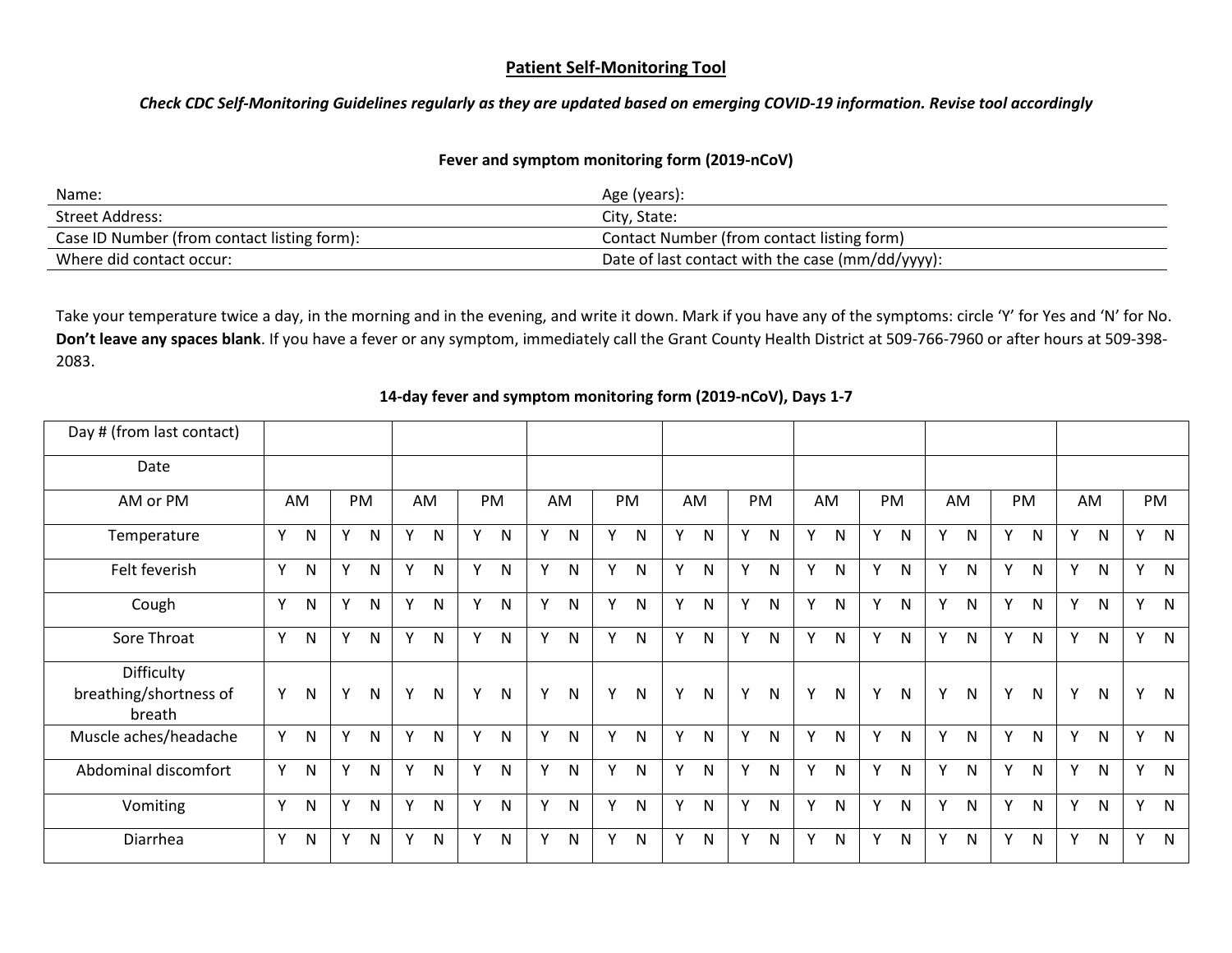## **14-day fever and symptom monitoring form (2019-nCoV), Days 8-14**

#### *Check CDC Self-Monitoring Guidelines regularly as they are updated based on emerging COVID-19 information. Revise tool accordingly*

| Name:                                       | Age (years):                                     |
|---------------------------------------------|--------------------------------------------------|
| Street Address:                             | City, State:                                     |
| Case ID Number (from contact listing form): | Contact Number (from contact listing form):      |
| Where did contact occur:                    | Date of last contact with the case (mm/dd/yyyy): |

Take your temperature twice a day, in the morning and in the evening, and write it down. Mark if you have any of the symptoms: circle 'Y' for Yes and 'N' for No. **Don't leave any spaces blank**. If you have a fever or any symptom, immediately call the Grant County Health District at 509-766-7960 or after hours at 509-398- 2083.

| Day # (from last contact)                      |   | 8            |   |              |   |              | 9 |              |   | 10           |   |              | 11 |              |   |              |   | 12           |   |              |              |              | 13 |              | 14 |              |   |              |
|------------------------------------------------|---|--------------|---|--------------|---|--------------|---|--------------|---|--------------|---|--------------|----|--------------|---|--------------|---|--------------|---|--------------|--------------|--------------|----|--------------|----|--------------|---|--------------|
| Date                                           |   |              |   |              |   |              |   |              |   |              |   |              |    |              |   |              |   |              |   |              |              |              |    |              |    |              |   |              |
| AM or PM                                       |   | AM           |   | PM           |   | AM           |   | <b>PM</b>    |   | AM           |   | PM           |    | AM           |   | PM           |   | AM           |   | PM           |              | AM           |    | PM           |    | AM           |   | PM           |
| Temperature                                    | Y | $\mathsf{N}$ | Y | N            | Y | N            | Υ | ${\sf N}$    | Y | $\mathsf{N}$ | Y | $\mathsf{N}$ | Y  | N            | Y | $\mathsf{N}$ | Y | $\mathsf{N}$ | Y | $\mathsf{N}$ | <b>V</b>     | $\mathsf{N}$ | Y  | N            | Y  | $\mathsf{N}$ | Y | $\mathsf{N}$ |
| Felt feverish                                  | Y | N            | Y | N            | Υ | $\mathsf{N}$ |   | ${\sf N}$    | Y | N            | Y | $\mathsf{N}$ | Y  | N            | Y | $\mathsf{N}$ | Y | $\mathsf{N}$ | Υ | $\mathsf{N}$ | $\mathsf{v}$ | $\mathsf{N}$ | Υ  | N            | Υ  | $\mathsf{N}$ | Y | $\mathsf{N}$ |
| Cough                                          | Y | N            | Y | N            | Y | N            | Y | $\mathsf{N}$ | Y | N            | Y | $\mathsf{N}$ | Y  | $\mathsf{N}$ | Y | N            | Υ | $\mathsf{N}$ | Υ | ${\sf N}$    | $\mathsf{v}$ | N            | Y  | N            | Y  | $\mathsf{N}$ | Y | $\mathsf{N}$ |
| Sore Throat                                    | Y | $\mathsf{N}$ | Y | N            | Y | N            | Y | ${\sf N}$    | Y | N            | Y | $\mathsf{N}$ | Y  | $\mathsf{N}$ | Y | N            | Y | ${\sf N}$    | Y | ${\sf N}$    | $\mathsf{v}$ | N            | Y  | N            | Y  | ${\sf N}$    | Y | $\mathsf{N}$ |
| Difficulty<br>breathing/shortness of<br>breath | Y | N            | Y | N            | Y | N            | Y | ${\sf N}$    | Y | ${\sf N}$    | Y | ${\sf N}$    | Y  | N            | Y | N            | Y | $\mathsf{N}$ | Y | $\mathsf{N}$ | Y            | N            | Y  | N            | Y  | ${\sf N}$    | Y | $\mathsf{N}$ |
| Muscle aches/headache                          | Y | $\mathsf{N}$ | Y | N            | Y | $\mathsf{N}$ | Y | ${\sf N}$    | Y | $\mathsf{N}$ | Y | $\mathsf{N}$ | Y  | $\mathsf{N}$ | Y | $\mathsf{N}$ | Y | $\mathsf{N}$ | Y | $\mathsf{N}$ | Y            | $\mathsf{N}$ | Y  | N            | Y  | $\mathsf{N}$ | Y | N            |
| Abdominal discomfort                           | Υ | N            | Y | $\mathsf{N}$ | Y | $\mathsf{N}$ | Υ | N            | Υ | N            | Y | $\mathsf{N}$ | Y  | N            | Y | N            | Y | $\mathsf{N}$ | Y | N            | Υ            | $\mathsf{N}$ | Y  | $\mathsf{N}$ | Υ  | $\mathsf{N}$ | Y | N            |
| Vomiting                                       | Y | N            | Y | N            | Y | N            | Υ | ${\sf N}$    | Υ | N            | Y | N            | Y  | N            | Y | N            | Υ | N            | Y | $\mathsf{N}$ | $\vee$       | N            | Y  | N            | Υ  | N            | Y | $\mathsf{N}$ |
| Diarrhea                                       | Y | $\mathsf{N}$ | Y | N            | Y | N            | Y | ${\sf N}$    | Y | N            | Y | ${\sf N}$    | Y  | $\mathsf{N}$ | Y | N            | Y | ${\sf N}$    | Y | ${\sf N}$    | Y            | N            | Y  | N            | Υ  | N            | Υ | $\mathsf{N}$ |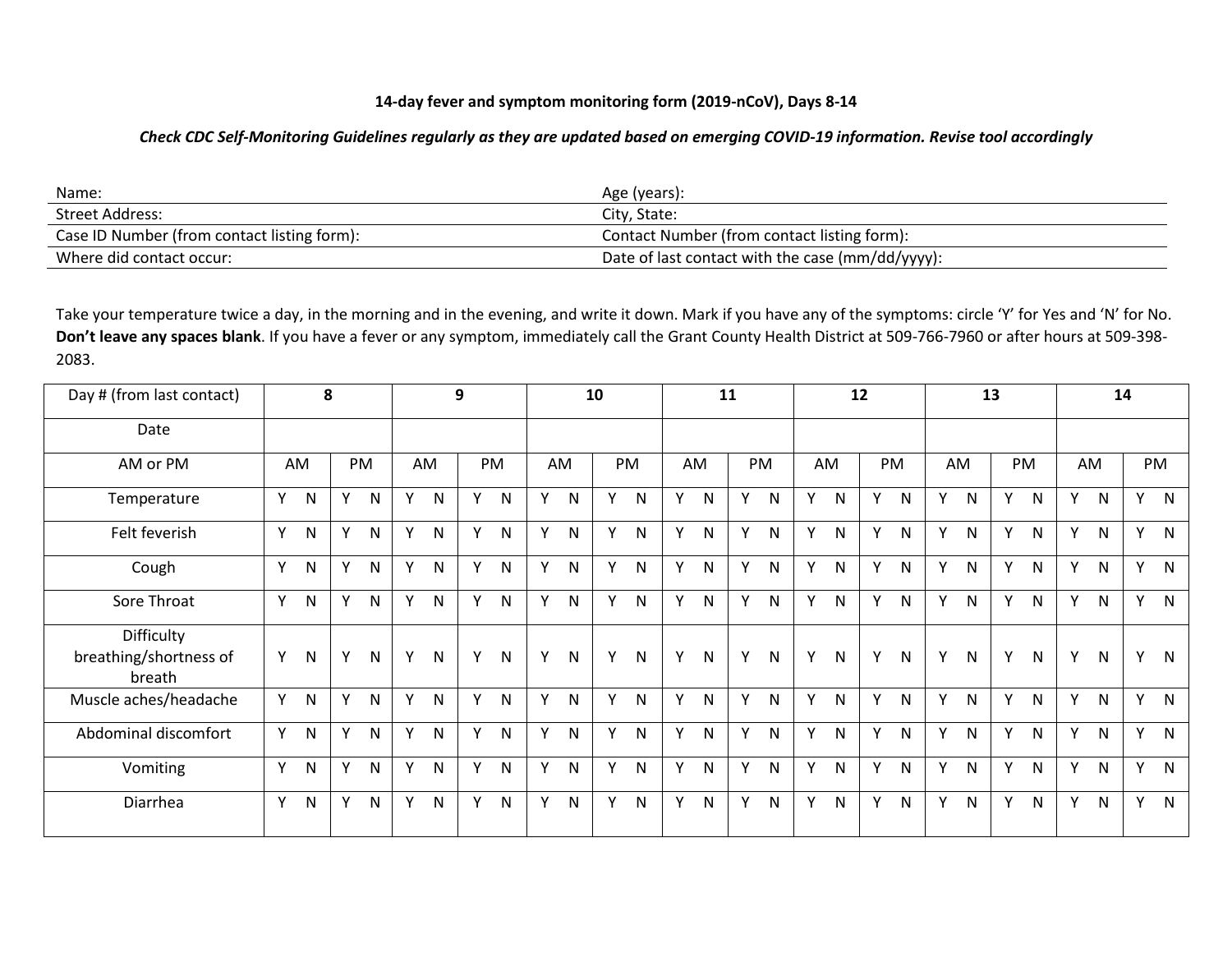# **Temporary Clinic Space Budget**

Insert Activity Date(s)

|                                           | <b>Projected</b>      | <b>Actual</b> | <b>Variance</b>                    | <b>Description/Comments</b>                  |  |  |  |  |  |  |  |  |  |
|-------------------------------------------|-----------------------|---------------|------------------------------------|----------------------------------------------|--|--|--|--|--|--|--|--|--|
| <b>Expense Category</b>                   | <b>Communications</b> |               |                                    |                                              |  |  |  |  |  |  |  |  |  |
|                                           |                       |               |                                    |                                              |  |  |  |  |  |  |  |  |  |
| <b>Mailing lists</b>                      |                       |               | \$<br>۰                            |                                              |  |  |  |  |  |  |  |  |  |
| <b>Brochure</b>                           |                       |               | \$<br>$\blacksquare$               |                                              |  |  |  |  |  |  |  |  |  |
| Posters                                   |                       |               | \$<br>۰                            |                                              |  |  |  |  |  |  |  |  |  |
| Postage, bulk mail charge                 |                       |               | \$<br>٠                            |                                              |  |  |  |  |  |  |  |  |  |
| Other, specify                            |                       |               | \$<br>-                            |                                              |  |  |  |  |  |  |  |  |  |
| Other, specify                            |                       |               | \$<br>٠                            |                                              |  |  |  |  |  |  |  |  |  |
| <b>Subtotal - Communications</b>          | \$<br>$\blacksquare$  | \$            | \$<br>$\blacksquare$               |                                              |  |  |  |  |  |  |  |  |  |
| <b>Clinic Space and Logistics</b>         |                       |               |                                    |                                              |  |  |  |  |  |  |  |  |  |
|                                           |                       |               |                                    | Tent for Screening, Containing, and Seeing   |  |  |  |  |  |  |  |  |  |
| <b>Tent Rental/Purchase</b>               |                       |               | \$<br>$\overline{\phantom{a}}$     | patients                                     |  |  |  |  |  |  |  |  |  |
|                                           |                       |               |                                    | Include cost for Laptop, monitor, etc. for   |  |  |  |  |  |  |  |  |  |
| Working stations                          |                       |               | \$<br>$\qquad \qquad \blacksquare$ | each employee                                |  |  |  |  |  |  |  |  |  |
|                                           |                       |               |                                    | This could be tables, chairs, paper to cover |  |  |  |  |  |  |  |  |  |
| Patient care room                         |                       |               |                                    | tables                                       |  |  |  |  |  |  |  |  |  |
| Additional cybersecurity needs            |                       |               |                                    |                                              |  |  |  |  |  |  |  |  |  |
| Hotspot                                   |                       |               | \$<br>٠                            |                                              |  |  |  |  |  |  |  |  |  |
| Cones                                     |                       |               | \$<br>٠                            |                                              |  |  |  |  |  |  |  |  |  |
| Lighting                                  |                       |               | \$<br>۰                            |                                              |  |  |  |  |  |  |  |  |  |
| <b>Dividers</b>                           |                       |               | \$<br>$\blacksquare$               |                                              |  |  |  |  |  |  |  |  |  |
|                                           |                       |               |                                    | Include equipment for clinical and non-      |  |  |  |  |  |  |  |  |  |
| <b>PPE</b>                                |                       |               | \$<br>۰                            | clinical staff.                              |  |  |  |  |  |  |  |  |  |
| N95                                       |                       |               | \$<br>۰                            |                                              |  |  |  |  |  |  |  |  |  |
| Signage                                   |                       |               |                                    |                                              |  |  |  |  |  |  |  |  |  |
| Lab equipment                             |                       |               | \$<br>$\overline{\phantom{a}}$     |                                              |  |  |  |  |  |  |  |  |  |
| Masks                                     |                       |               | \$<br>۰                            |                                              |  |  |  |  |  |  |  |  |  |
| <b>Tables</b>                             |                       |               | \$<br>۰                            |                                              |  |  |  |  |  |  |  |  |  |
| Other, specify                            |                       |               | \$<br>۰                            |                                              |  |  |  |  |  |  |  |  |  |
|                                           |                       |               |                                    |                                              |  |  |  |  |  |  |  |  |  |
| <b>Subtotal - Meeting Space Logistics</b> | \$                    | \$            | \$<br>-                            |                                              |  |  |  |  |  |  |  |  |  |